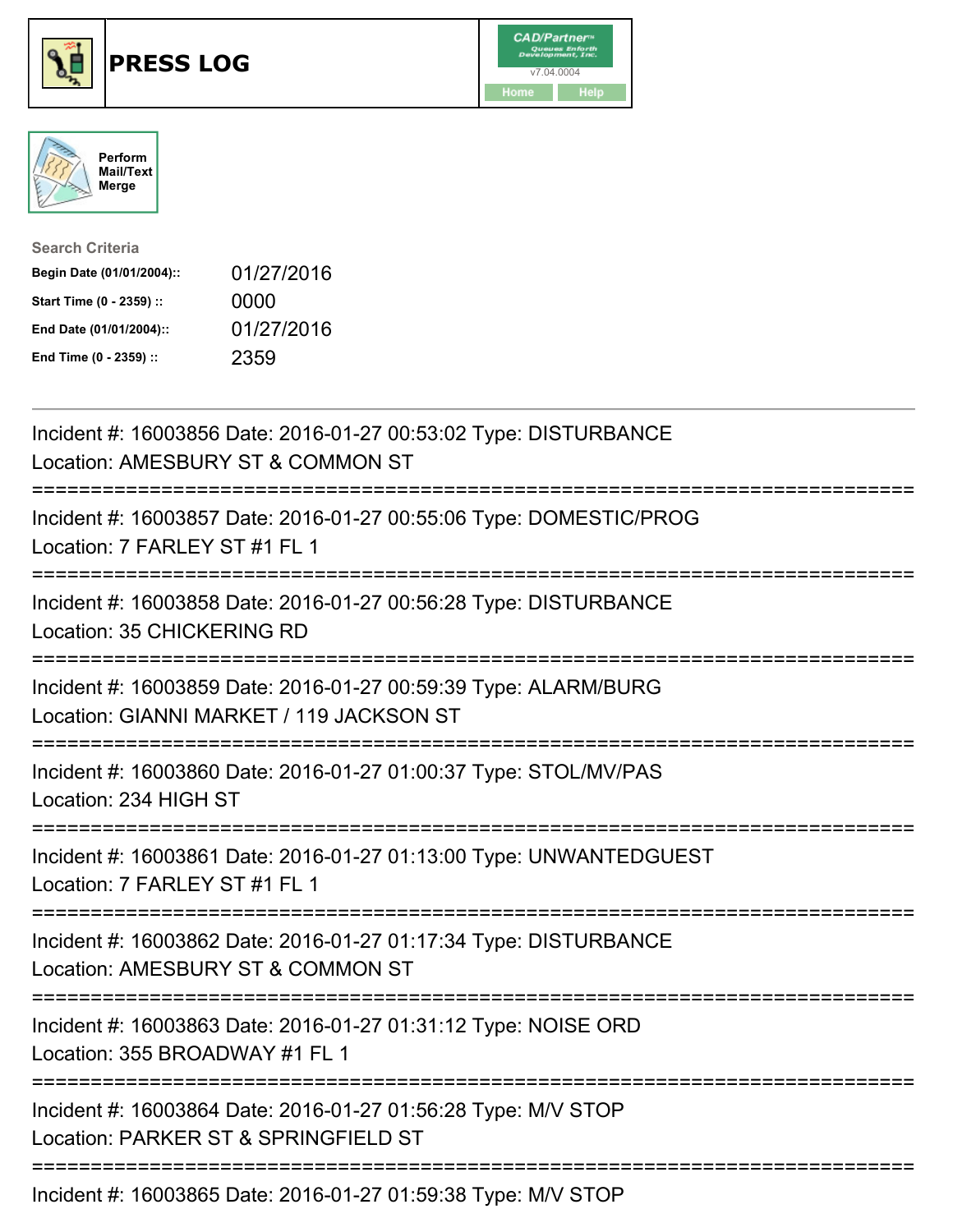| Location: METHUEN ST & UNION ST                                                                                                         |  |
|-----------------------------------------------------------------------------------------------------------------------------------------|--|
| Incident #: 16003866 Date: 2016-01-27 02:05:02 Type: M/V STOP<br>Location: GARDEN ST & JACKSON ST                                       |  |
| Incident #: 16003867 Date: 2016-01-27 02:20:32 Type: DOMESTIC/PROG<br>Location: 7 FARLEY ST                                             |  |
| Incident #: 16003868 Date: 2016-01-27 02:26:59 Type: M/V STOP<br>Location: FERN ST & LAWRENCE ST                                        |  |
| ==================================<br>Incident #: 16003869 Date: 2016-01-27 02:44:44 Type: M/V STOP<br>Location: GROTON ST & S BROADWAY |  |
| Incident #: 16003870 Date: 2016-01-27 02:54:58 Type: M/V STOP<br>Location: CHESTER ST & S BROADWAY                                      |  |
| Incident #: 16003871 Date: 2016-01-27 02:57:37 Type: M/V STOP<br>Location: BROADWAY                                                     |  |
| Incident #: 16003872 Date: 2016-01-27 03:02:08 Type: M/V STOP<br>Location: BLAKELIN ST & MANCHESTER ST                                  |  |
| Incident #: 16003873 Date: 2016-01-27 03:21:46 Type: M/V STOP<br>Location: S BROADWAY                                                   |  |
| :=============================<br>Incident #: 16003874 Date: 2016-01-27 03:38:31 Type: M/V STOP<br>Location: ESSEX ST AND MARGIN ST     |  |
| Incident #: 16003875 Date: 2016-01-27 03:40:58 Type: M/V STOP<br>Location: RT114                                                        |  |
| -----------------------<br>Incident #: 16003876 Date: 2016-01-27 04:06:30 Type: M/V STOP<br>Location: CANAL ST & HAMPSHIRE ST           |  |
| Incident #: 16003877 Date: 2016-01-27 05:47:06 Type: M/V STOP<br>Location: FITZ ST & LAWRENCE ST                                        |  |
| Incident #: 16003878 Date: 2016-01-27 06:16:25 Type: FIGHT<br>Location: 50 BROADWAY                                                     |  |
| Incident #: 16003879 Date: 2016-01-27 06:31:50 Type: AUTO ACC/UNK PI                                                                    |  |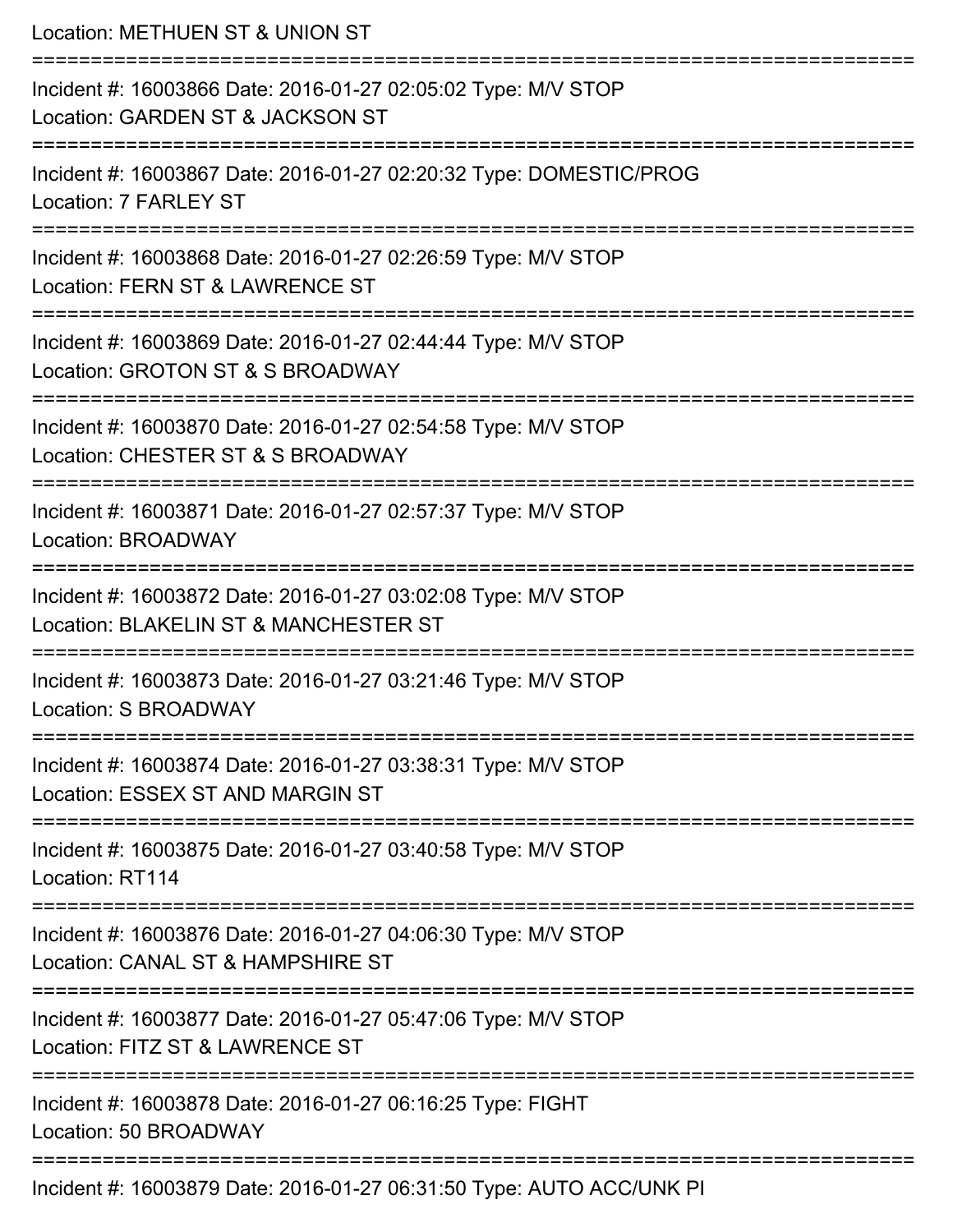| Incident #: 16003880 Date: 2016-01-27 06:33:07 Type: ALARMS<br>Location: 3 DOGS DINER / 13 S BROADWAY      |
|------------------------------------------------------------------------------------------------------------|
| Incident #: 16003881 Date: 2016-01-27 06:35:40 Type: SELECTIVE ENF<br><b>Location: MT VERNON TER</b>       |
| Incident #: 16003882 Date: 2016-01-27 07:02:14 Type: PARK & WALK<br><b>Location: BROADWAY</b>              |
| Incident #: 16003883 Date: 2016-01-27 07:03:14 Type: M/V STOP<br>Location: 700 ESSEX ST                    |
| Incident #: 16003884 Date: 2016-01-27 07:15:37 Type: ALARM/BURG<br>Location: 125 GLENN ST                  |
| Incident #: 16003885 Date: 2016-01-27 07:23:07 Type: DETAIL<br>Location: LAWRENCE ST & PARK ST             |
| Incident #: 16003886 Date: 2016-01-27 07:55:17 Type: DETAIL<br>Location: DANA & WINTHROP                   |
| Incident #: 16003887 Date: 2016-01-27 08:07:29 Type: HIT & RUN M/V<br>Location: WINTHROP AV                |
| Incident #: 16003888 Date: 2016-01-27 08:10:52 Type: AUTO ACC/NO PI<br>Location: ANDOVER ST & S BROADWAY   |
| Incident #: 16003889 Date: 2016-01-27 08:15:55 Type: ALARMS<br>Location: SERRANO RESIDENCE / 1056 ESSEX ST |
| Incident #: 16003890 Date: 2016-01-27 08:19:37 Type: DOMESTIC/PROG<br>Location: 183 PARKER ST #6           |
| Incident #: 16003891 Date: 2016-01-27 08:28:28 Type: DOMESTIC/PROG<br>Location: 86 GILBERT ST              |
| Incident #: 16003892 Date: 2016-01-27 08:43:06 Type: STOL/MV/PAS<br>Location: 32 HIGHLAND ST #B            |
| Incident #: 16003894 Date: 2016-01-27 08:48:50 Type: TOW/REPOSSED                                          |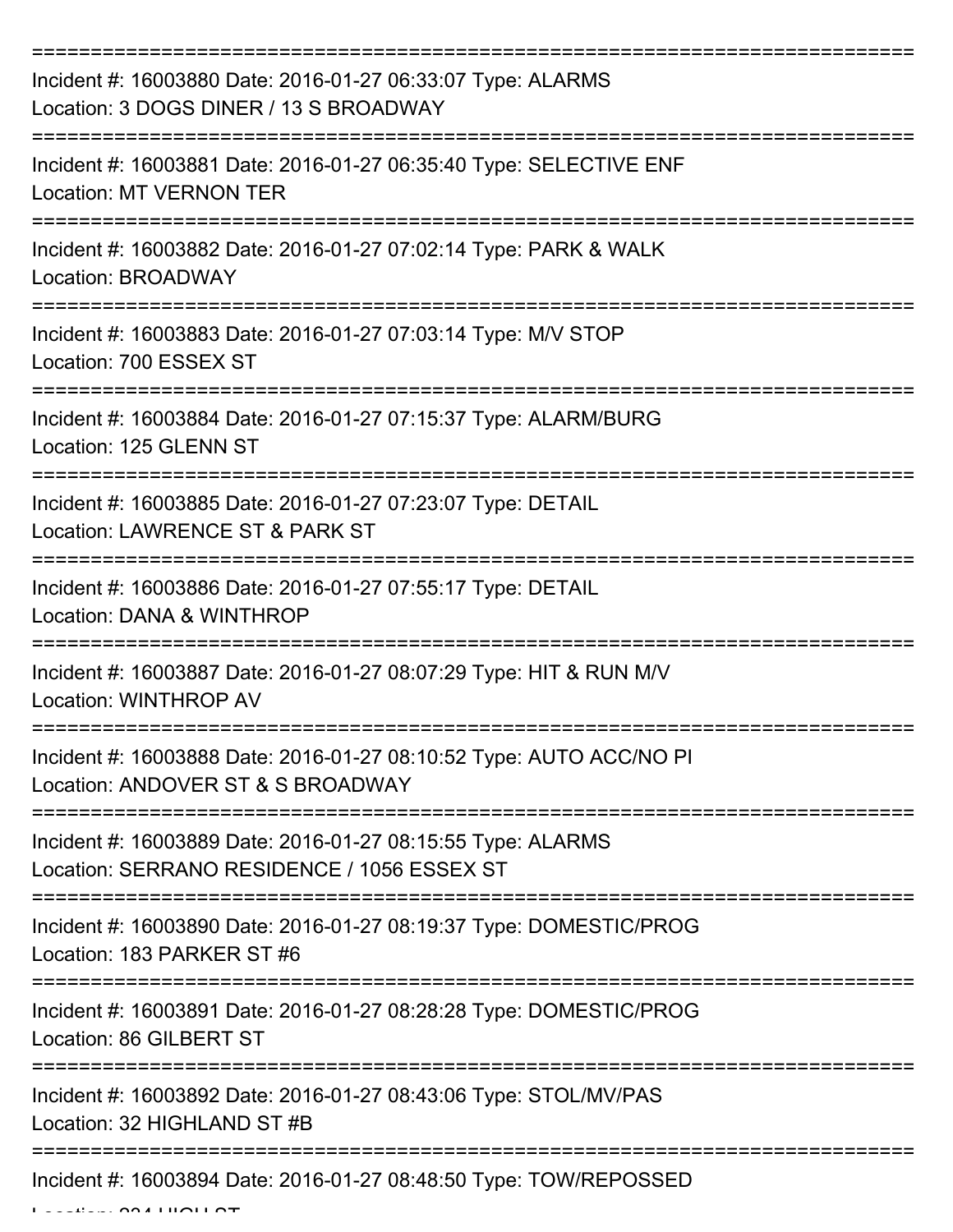| Incident #: 16003895 Date: 2016-01-27 08:51:09 Type: UNKNOWN PROB<br>Location: 316 PROSPECT ST FL 1          |
|--------------------------------------------------------------------------------------------------------------|
| Incident #: 16003896 Date: 2016-01-27 09:06:11 Type: ALARM/BURG<br>Location: MELQUI SERVICES / 54 PARKER ST  |
| Incident #: 16003897 Date: 2016-01-27 09:26:40 Type: M/V STOP<br>Location: AMESBURY ST & LOWELL ST           |
| Incident #: 16003898 Date: 2016-01-27 09:27:40 Type: M/V STOP<br>Location: BROADWAY & LOWELL ST              |
| Incident #: 16003899 Date: 2016-01-27 09:28:25 Type: MAL DAMAGE<br>Location: 120 HOWARD ST #APT 4            |
| Incident #: 16003900 Date: 2016-01-27 09:29:43 Type: DOMESTIC/PAST<br>Location: 240 E HAVERHILL ST FL 2ND    |
| Incident #: 16003901 Date: 2016-01-27 09:35:28 Type: M/V STOP<br>Location: BROADWAY & ESSEX ST               |
| Incident #: 16003902 Date: 2016-01-27 09:42:02 Type: M/V STOP<br>Location: S BROADWAY & SALEM ST             |
| Incident #: 16003903 Date: 2016-01-27 09:46:36 Type: PARK & WALK<br>Location: BRADFORD ST & BROADWAY         |
| Incident #: 16003904 Date: 2016-01-27 09:53:19 Type: INVESTIGATION<br>Location: BRUCE SCHOOL / 135 BUTLER ST |
| Incident #: 16003905 Date: 2016-01-27 09:58:41 Type: M/V STOP<br>Location: DEWEY ST & FORDHAM RD             |
| Incident #: 16003906 Date: 2016-01-27 10:01:48 Type: M/V STOP<br>Location: GRANT RD & MT VERNON ST           |
| Incident #: 16003907 Date: 2016-01-27 10:06:29 Type: DRUG VIO<br>Location: DUNKIN DONUTS / 50 S BROADWAY     |
| Incident #: 16003908 Date: 2016-01-27 10:11:31 Type: M/V STOP                                                |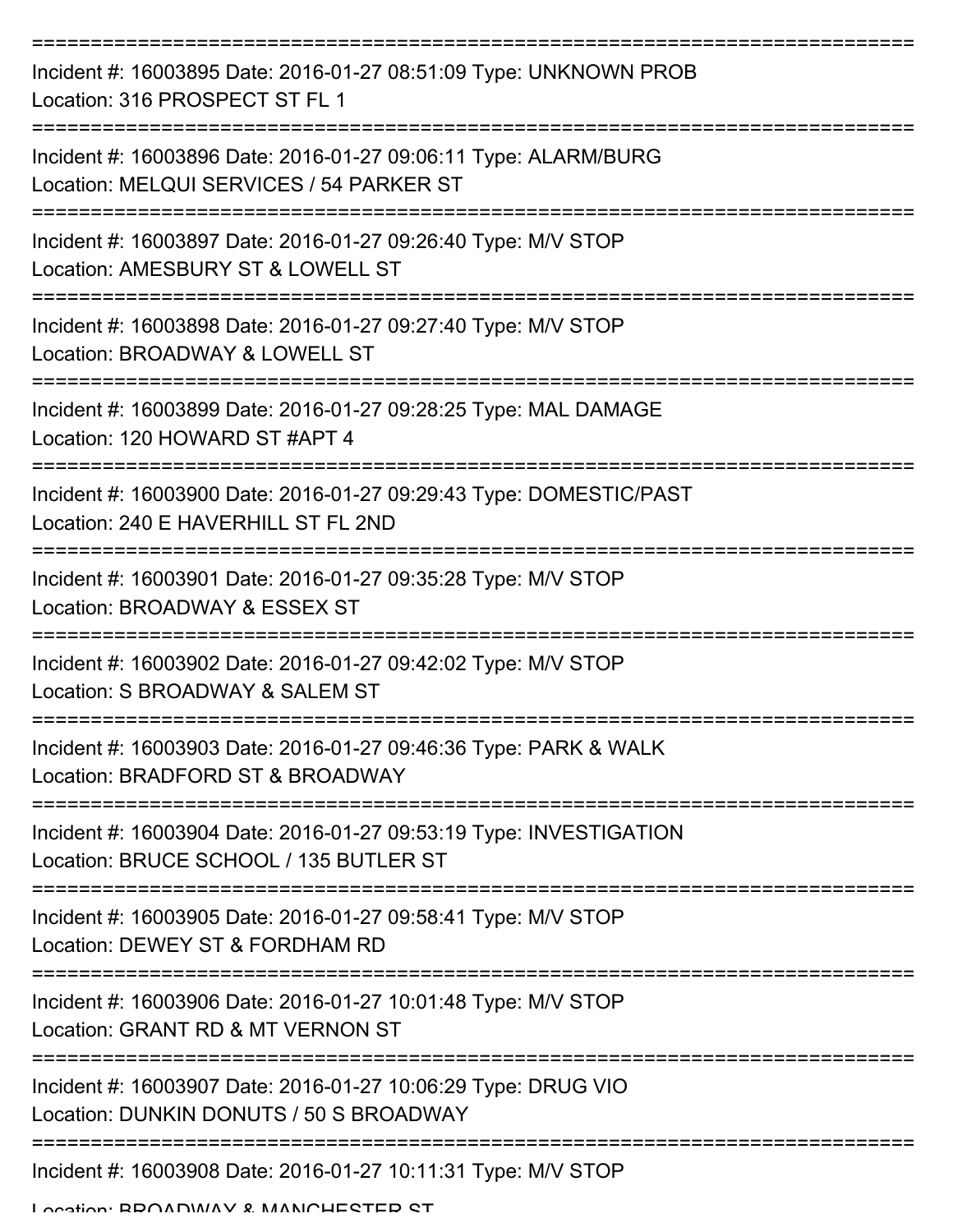| Incident #: 16003909 Date: 2016-01-27 10:12:11 Type: B&E FOLLOW UP<br>Location: 9 WAYNE ST                       |
|------------------------------------------------------------------------------------------------------------------|
| Incident #: 16003910 Date: 2016-01-27 10:15:05 Type: TOW OF M/V<br>Location: 19 WYMAN ST                         |
| Incident #: 16003911 Date: 2016-01-27 10:16:32 Type: M/V STOP<br>Location: ALDER ST & BASSWOOD ST                |
| Incident #: 16003912 Date: 2016-01-27 10:17:08 Type: M/V STOP<br>Location: 93 FERRY ST                           |
| Incident #: 16003913 Date: 2016-01-27 10:17:56 Type: B&E/PAST<br>Location: 252 E HAVERHILL ST FL 1STFL           |
| Incident #: 16003914 Date: 2016-01-27 10:20:31 Type: M/V STOP<br>Location: E HAVERHILL ST & FERRY ST             |
| Incident #: 16003916 Date: 2016-01-27 10:21:11 Type: CK WELL BEING<br>Location: 77 S UNION ST #RM 305            |
| Incident #: 16003915 Date: 2016-01-27 10:23:58 Type: SUS PERS/MV<br><b>Location: THORNTON AV</b>                 |
| Incident #: 16003917 Date: 2016-01-27 10:46:59 Type: INVESTIGATION<br>Location: GUILMETTE SCHOOL / 80 BODWELL ST |
| Incident #: 16003919 Date: 2016-01-27 10:47:08 Type: RECOV/STOL/MV<br>Location: 456 BROADWAY                     |
| Incident #: 16003918 Date: 2016-01-27 10:47:17 Type: PARK & WALK<br>Location: BRADFORD ST & BROADWAY             |
| Incident #: 16003920 Date: 2016-01-27 10:51:01 Type: M/V STOP<br>Location: GORHAM ST & S BROADWAY                |
| Incident #: 16003921 Date: 2016-01-27 10:59:38 Type: M/V STOP<br>Location: 29 MT VERNON ST                       |
| Incident #: 16003922 Date: 2016-01-27 11:05:23 Type: B&E/MV/PAST                                                 |

Location: 65 DURSO AV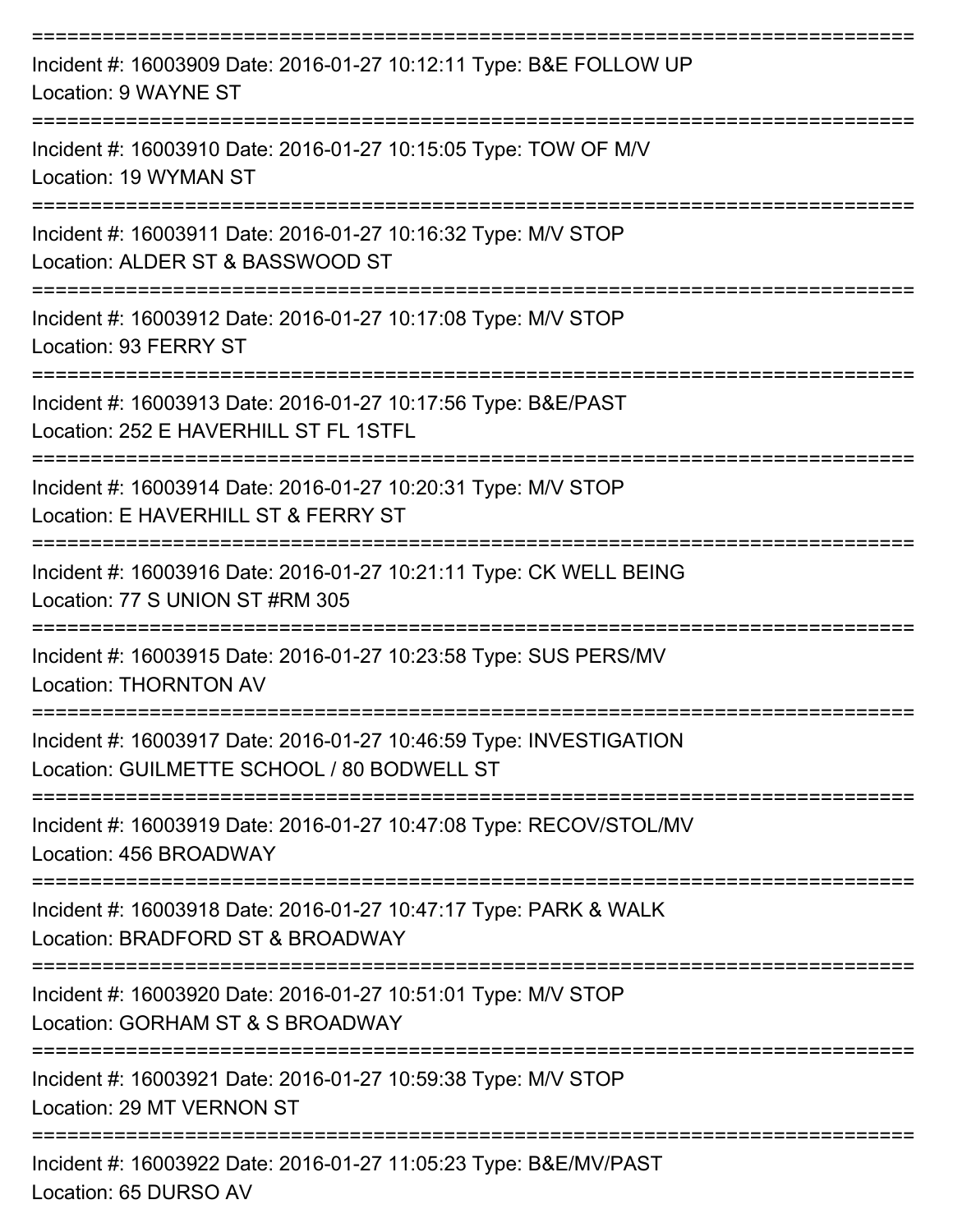| Incident #: 16003923 Date: 2016-01-27 11:13:20 Type: SUS PERS/MV<br>Location: 233 HAVERHILL ST                                                                                                                        |
|-----------------------------------------------------------------------------------------------------------------------------------------------------------------------------------------------------------------------|
| ====================================<br>----------------------------<br>Incident #: 16003924 Date: 2016-01-27 11:14:33 Type: AUTO ACC/PI<br>Location: BROADWAY & CANAL ST<br>-----------------------<br>============= |
| Incident #: 16003925 Date: 2016-01-27 11:15:06 Type: AUTO ACC/NO PI<br>Location: MANCHESTER ST & AT BRIDGE                                                                                                            |
| Incident #: 16003926 Date: 2016-01-27 11:18:38 Type: M/V STOP<br>Location: CAMBRIDGE ST & S UNION ST                                                                                                                  |
| Incident #: 16003927 Date: 2016-01-27 11:22:26 Type: MAL DAMAGE<br>Location: 274 E HAVERHILL ST #UNIT 13                                                                                                              |
| Incident #: 16003928 Date: 2016-01-27 11:28:01 Type: M/V STOP<br>Location: BROADWAY & HAVERHILL ST                                                                                                                    |
| :======================<br>Incident #: 16003929 Date: 2016-01-27 11:43:49 Type: M/V STOP<br>Location: GARDEN ST & JACKSON ST                                                                                          |
| Incident #: 16003930 Date: 2016-01-27 11:52:21 Type: M/V STOP<br>Location: 126 SALEM ST                                                                                                                               |
| Incident #: 16003933 Date: 2016-01-27 11:53:34 Type: B&E/MV/PAST<br>Location: 452 S BROADWAY                                                                                                                          |
| Incident #: 16003931 Date: 2016-01-27 11:54:21 Type: 209A/SERVE<br>Location: 35 EASTON ST                                                                                                                             |
| Incident #: 16003932 Date: 2016-01-27 11:55:43 Type: M/V STOP<br>Location: ALLYN TER & BERKELEY ST                                                                                                                    |
| Incident #: 16003934 Date: 2016-01-27 12:08:26 Type: TOW OF M/V<br>Location: 95 OSGOOD ST                                                                                                                             |
| Incident #: 16003935 Date: 2016-01-27 12:10:39 Type: M/V STOP<br>Location: 39 MARLBORO ST                                                                                                                             |
| Incident #: 16003936 Date: 2016-01-27 12:12:51 Type: M/V STOP<br>Location: LAWRENCE ST & STEARNS AV                                                                                                                   |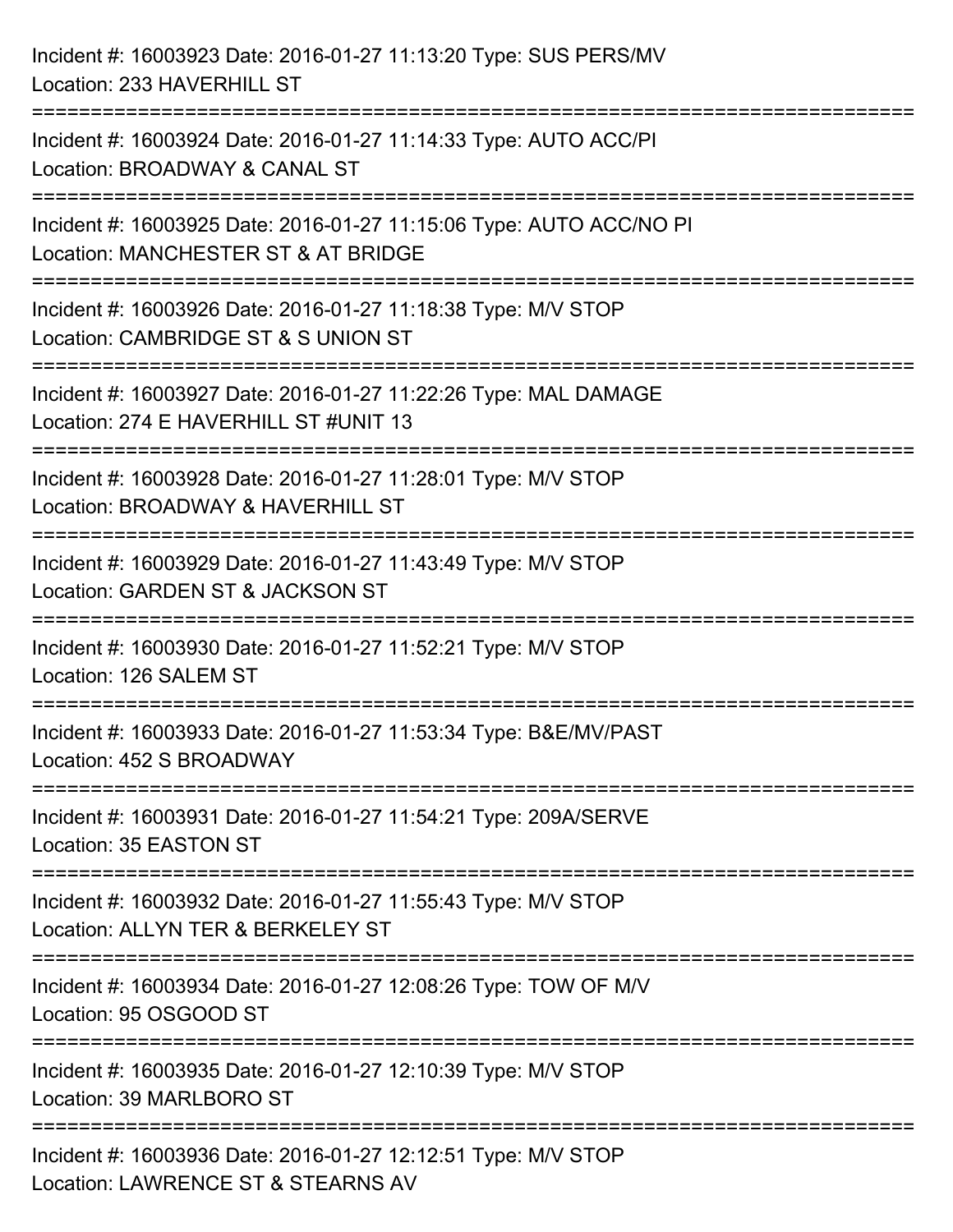| Incident #: 16003937 Date: 2016-01-27 12:38:21 Type: M/V STOP<br>Location: AMES ST & PROVIDENCE ST            |
|---------------------------------------------------------------------------------------------------------------|
| Incident #: 16003938 Date: 2016-01-27 12:39:51 Type: MEDIC SUPPORT<br>Location: 599 CANAL ST #SUITE 3W FL 3RD |
| Incident #: 16003939 Date: 2016-01-27 12:40:48 Type: ALARM/BURG<br>Location: HACKNEY RESD / 14 WACHUSETTS AV  |
| Incident #: 16003940 Date: 2016-01-27 12:44:25 Type: M/V STOP<br>Location: BOWDOIN ST & S BROADWAY            |
| Incident #: 16003941 Date: 2016-01-27 12:48:08 Type: M/V STOP<br>Location: 18 MAY ST                          |
| Incident #: 16003942 Date: 2016-01-27 12:52:45 Type: ANIMAL COMPL<br>Location: LOWELL ST & RIVERSIDE DR       |
| Incident #: 16003943 Date: 2016-01-27 13:00:13 Type: 209A/SERVE<br>Location: 49 BERKELEY ST                   |
| Incident #: 16003944 Date: 2016-01-27 13:03:04 Type: CK WELL BEING<br>Location: 6 DIAMOND ST                  |
| Incident #: 16003945 Date: 2016-01-27 13:20:44 Type: SUS PERS/MV<br>Location: 205 BROADWAY                    |
| Incident #: 16003946 Date: 2016-01-27 13:30:32 Type: M/V STOP<br>Location: BRADFORD ST & BROADWAY             |
| Incident #: 16003947 Date: 2016-01-27 13:32:50 Type: M/V STOP<br>Location: 34 EVERETT ST                      |
| Incident #: 16003948 Date: 2016-01-27 13:36:10 Type: M/V STOP<br>Location: FRANKLIN ST & LOWELL ST            |
| Incident #: 16003949 Date: 2016-01-27 13:39:45 Type: M/V STOP<br>Location: FARNHAM ST & PHILLIPS ST           |
| Incident #: 16003950 Date: 2016-01-27 13:44:02 Type: SUS PERS/MV<br>Location: 205 BROADWAY                    |

===========================================================================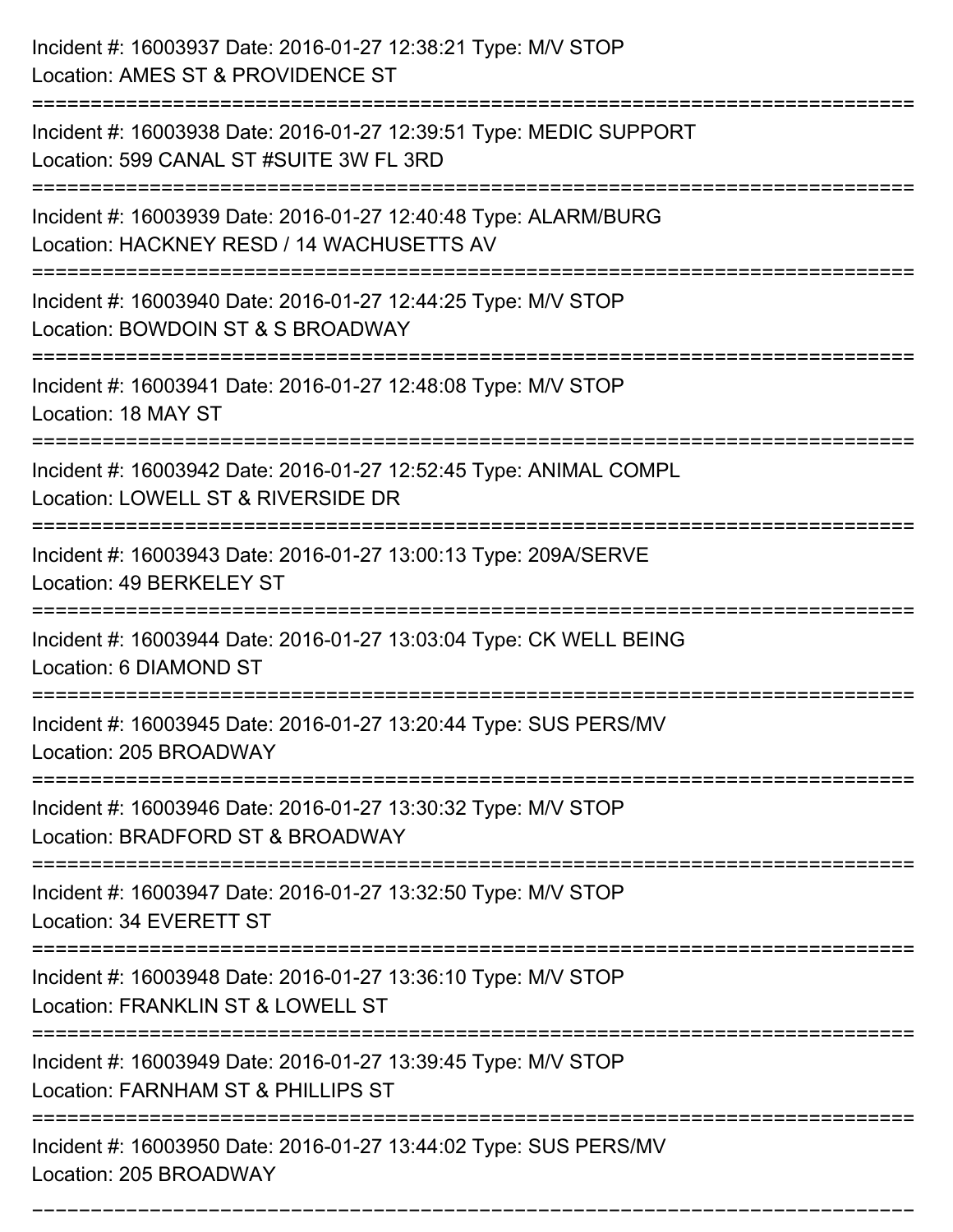| Incident #: 16003951 Date: 2016-01-27 13:49:40 Type: 209A/SERVE<br>Location: 41 BROOK ST                                                 |
|------------------------------------------------------------------------------------------------------------------------------------------|
| Incident #: 16003952 Date: 2016-01-27 13:50:45 Type: M/V STOP<br>Location: BRADFORD ST & BROADWAY                                        |
| Incident #: 16003953 Date: 2016-01-27 13:54:57 Type: M/V STOP<br>Location: BROADWAY & HAVERHILL ST                                       |
| Incident #: 16003954 Date: 2016-01-27 13:55:50 Type: M/V STOP<br>Location: APPLETON ST & ESSEX ST                                        |
| Incident #: 16003955 Date: 2016-01-27 13:59:26 Type: M/V STOP<br>Location: COMMON ST & JACKSON ST<br>=================================== |
| Incident #: 16003956 Date: 2016-01-27 14:02:59 Type: M/V STOP<br>Location: GARDEN ST & JACKSON ST                                        |
| Incident #: 16003957 Date: 2016-01-27 14:06:20 Type: DRUG VIO<br>Location: BEDFORD ST & MARGIN ST                                        |
| Incident #: 16003958 Date: 2016-01-27 14:07:40 Type: 209A/SERVE<br><b>Location: 20 CANTERBURY ST</b>                                     |
| Incident #: 16003959 Date: 2016-01-27 14:14:29 Type: LARCENY/PAST<br>Location: 99 SUMMER ST                                              |
| Incident #: 16003960 Date: 2016-01-27 14:17:03 Type: INVESTIGATION<br>Location: CLASS INC / 1 PARKER ST                                  |
| Incident #: 16003962 Date: 2016-01-27 14:19:50 Type: LOST PROPERTY<br>Location: 25 FULTON ST                                             |
| Incident #: 16003961 Date: 2016-01-27 14:24:00 Type: MV/BLOCKING<br>Location: BAILEY ST & PARKER ST                                      |
| Incident #: 16003963 Date: 2016-01-27 14:33:23 Type: M/V STOP<br>Location: MELROSE ST & WATER ST                                         |
| Incident #: 16003968 Date: 2016-01-27 14:42:52 Type: B&E/MV/PAST<br>Location: 38 CEDAR ST                                                |
|                                                                                                                                          |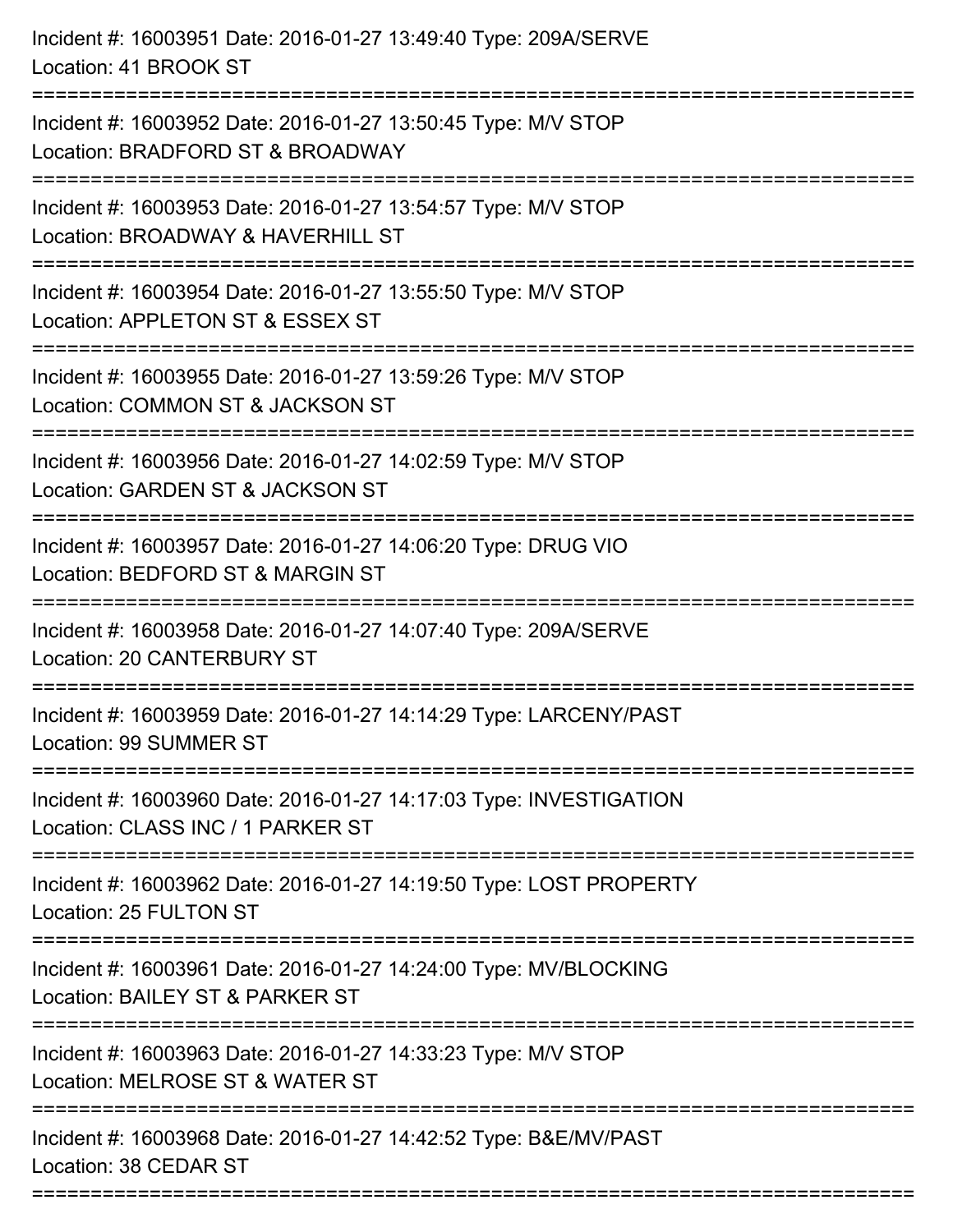Location: BAILEY ST & OSGOOD ST =========================================================================== Incident #: 16003965 Date: 2016-01-27 14:45:44 Type: TOW OF M/V Location: APPLETON ST & ESSEX ST =========================================================================== Incident #: 16003966 Date: 2016-01-27 14:46:26 Type: GENERAL SERV Location: YMCA / 40 LAWRENCE ST =========================================================================== Incident #: 16003967 Date: 2016-01-27 14:47:27 Type: SUS PERS/MV Location: 202 BROADWAY =========================================================================== Incident #: 16003969 Date: 2016-01-27 14:50:51 Type: GENERAL SERV Location: LAWRENCE HIGH SCHOOL / 71 N PARISH RD =========================================================================== Incident #: 16003970 Date: 2016-01-27 14:54:17 Type: DISTURBANCE Location: CITY HALL / 200 COMMON ST FL 2NDFL =========================================================================== Incident #: 16003971 Date: 2016-01-27 14:59:15 Type: AUTO ACC/NO PI Location: 3 N PARISH =========================================================================== Incident #: 16003972 Date: 2016-01-27 15:03:23 Type: A&B PAST Location: 21 BUTLER ST #2 =========================================================================== Incident #: 16003973 Date: 2016-01-27 15:16:19 Type: DISTURBANCE Location: 147 FERRY ST FL 1ST =========================================================================== Incident #: 16003975 Date: 2016-01-27 15:26:37 Type: KEEP PEACE Location: 26 PLEASANT ST =========================================================================== Incident #: 16003974 Date: 2016-01-27 15:27:51 Type: FIGHT Location: 96 E HAVERHILL ST =========================================================================== Incident #: 16003976 Date: 2016-01-27 15:39:09 Type: DISTURBANCE Location: 69 FERN ST =========================================================================== Incident #: 16003977 Date: 2016-01-27 15:42:33 Type: NEIGHBOR PROB Location: 141 AMESBURY ST #APT408 =========================================================================== Incident #: 16003978 Date: 2016-01-27 15:53:21 Type: A&B PAST Location: BRUCE SCHOOL / 135 BUTLER ST ===========================================================================

Incident #: 16003979 Date: 2016 01 27 15:54:45 Type: DISABLED MV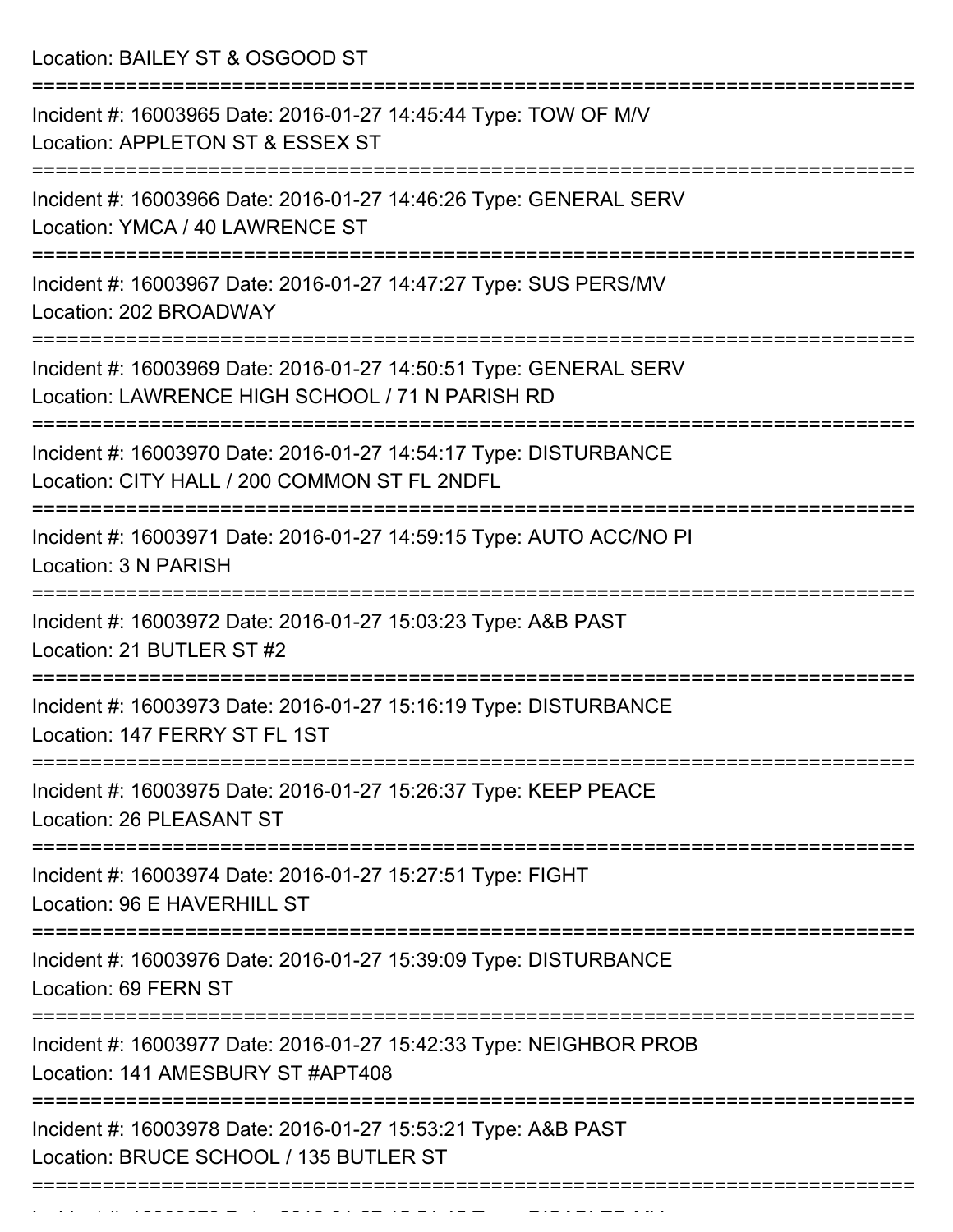Location: ESSEX ST & LAWRENCE ST =========================================================================== Incident #: 16003980 Date: 2016-01-27 16:04:47 Type: M/V STOP Location: 222 ESSEX ST =========================================================================== Incident #: 16003981 Date: 2016-01-27 16:09:03 Type: DISABLED MV Location: FALLS BRIDGE / null =========================================================================== Incident #: 16003982 Date: 2016-01-27 16:11:06 Type: AUTO ACC/UNK PI Location: AMESBURY ST & HAVERHILL ST =========================================================================== Incident #: 16003983 Date: 2016-01-27 16:15:47 Type: DISTURBANCE Location: 31 WOODLAND ST FL 2NDFL =========================================================================== Incident #: 16003984 Date: 2016-01-27 16:17:53 Type: SUS PERS/MV Location: 3 LENOX CIR =========================================================================== Incident #: 16003985 Date: 2016-01-27 16:18:24 Type: M/V STOP Location: CANAL ST & HAMPSHIRE ST =========================================================================== Incident #: 16003986 Date: 2016-01-27 16:19:15 Type: TOW OF M/V Location: 262 LOWELL ST =========================================================================== Incident #: 16003987 Date: 2016-01-27 16:37:08 Type: DISTURBANCE Location: 40 LAWRENCE ST =========================================================================== Incident #: 16003988 Date: 2016-01-27 16:42:02 Type: FIGHT Location: 117 LOWELL ST =========================================================================== Incident #: 16003989 Date: 2016-01-27 16:46:34 Type: SUS PERS/MV Location: 26 ALLSTON ST =========================================================================== Incident #: 16003990 Date: 2016-01-27 16:56:17 Type: CK WELL BEING Location: 77 S UNION ST =========================================================================== Incident #: 16003991 Date: 2016-01-27 17:16:38 Type: M/V STOP Location: WEARE ST =========================================================================== Incident #: 16003993 Date: 2016-01-27 17:20:32 Type: LIC PLATE STO Location: 27 CAMELLA TEOLI WY ===========================================================================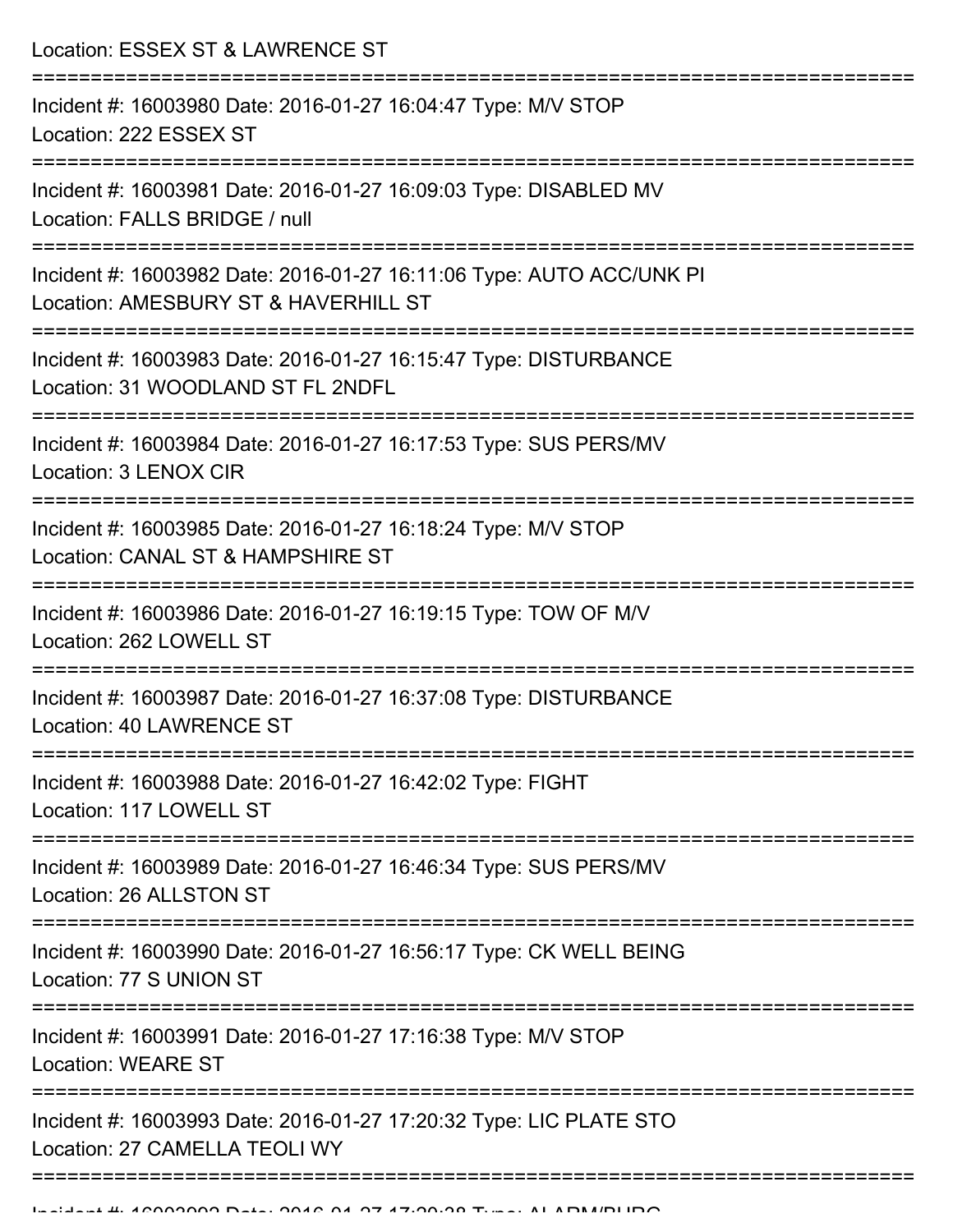Location: 402 BROADWAY #1 =========================================================================== Incident #: 16003995 Date: 2016-01-27 17:24:04 Type: AUTO ACC/NO PI Location: 27 CAMELLA TEOLI WY =========================================================================== Incident #: 16003994 Date: 2016-01-27 17:24:21 Type: UNKNOWN PROB Location: CARON'S PACKAGE STORE / 239 BROADWAY =========================================================================== Incident #: 16003996 Date: 2016-01-27 17:33:25 Type: GENERAL SERV Location: 103 SPRUCE ST #1 =========================================================================== Incident #: 16003997 Date: 2016-01-27 17:39:52 Type: M/V STOP Location: 235 BROADWAY =========================================================================== Incident #: 16003998 Date: 2016-01-27 18:01:40 Type: 911 HANG UP Location: 57 KNOX ST =========================================================================== Incident #: 16003999 Date: 2016-01-27 18:02:11 Type: ALARM/HOLD Location: CEASAR PIMENTEL 9784233403 / 317 AMES ST =========================================================================== Incident #: 16004000 Date: 2016-01-27 18:05:29 Type: ALARM/HOLD Location: 46 ANDOVER ST FL 2 =========================================================================== Incident #: 16004001 Date: 2016-01-27 18:34:26 Type: UNWANTEDGUEST Location: 10 DIAMOND ST #16 =========================================================================== Incident #: 16004002 Date: 2016-01-27 18:36:35 Type: SUS PERS/MV Location: CANAL ST =========================================================================== Incident #: 16004003 Date: 2016-01-27 18:42:37 Type: AUTO ACC/PED Location: HAMPSHIRE ST & HAVERHILL ST =========================================================================== Incident #: 16004004 Date: 2016-01-27 18:44:38 Type: M/V STOP Location: 230 BRUCE ST =========================================================================== Incident #: 16004005 Date: 2016-01-27 18:47:14 Type: ALARM/BURG Location: LA VECINA BEAUTY SUPPLY / 195 LAWRENCE ST =========================================================================== Incident #: 16004006 Date: 2016-01-27 18:53:09 Type: DRUG VIO Location: 511 BROADWAY ===========================================================================

Incident #: 16004008 Date: 2016-01-27 19:17:32 Type: CK WELL BEING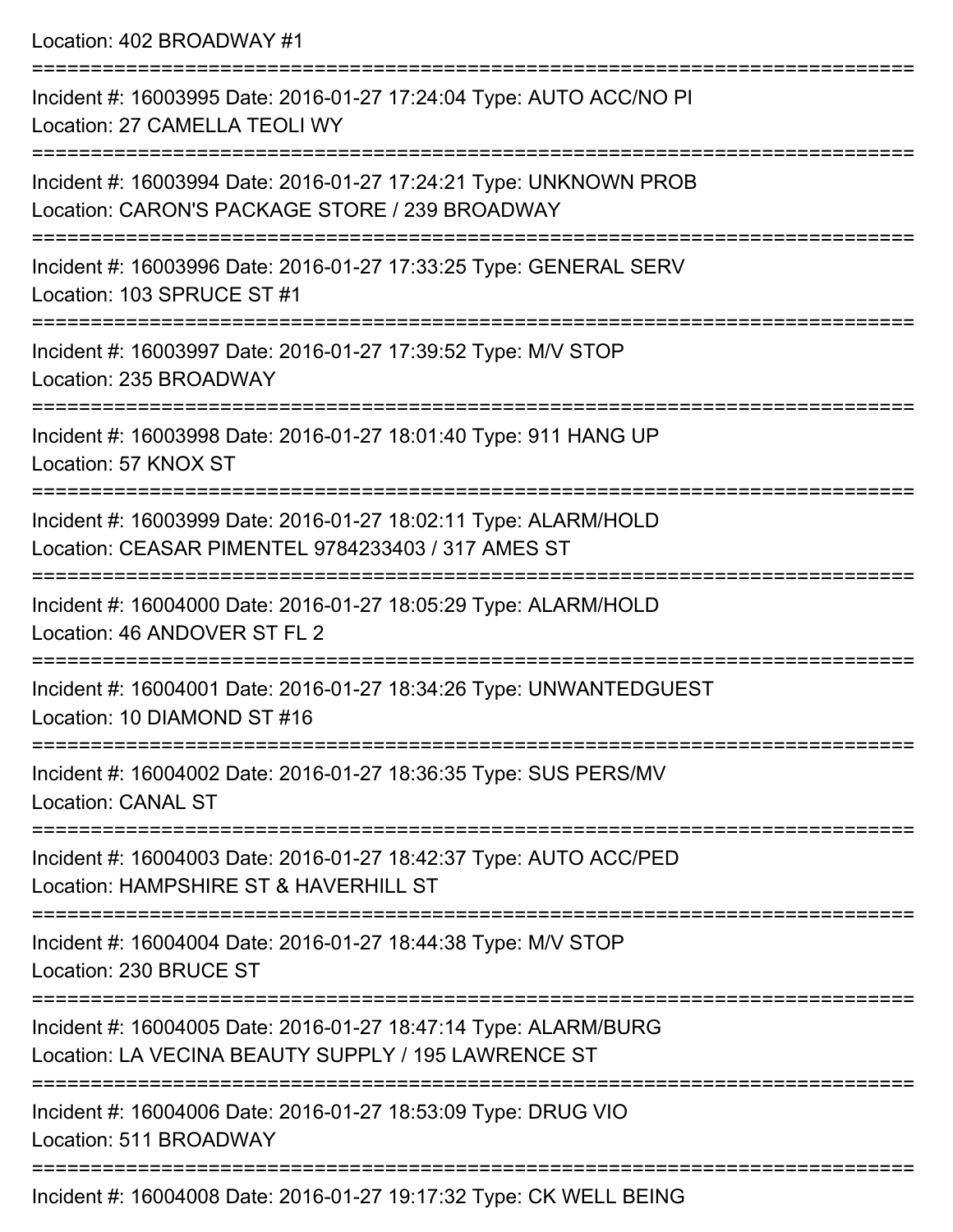| Incident #: 16004007 Date: 2016-01-27 19:17:51 Type: M/V STOP<br>Location: MT VERNON ST & S BROADWAY            |
|-----------------------------------------------------------------------------------------------------------------|
| Incident #: 16004009 Date: 2016-01-27 19:20:40 Type: M/V STOP<br>Location: COMMON ST & FRANKLIN ST              |
| Incident #: 16004010 Date: 2016-01-27 19:23:54 Type: B&E/MV/PAST<br>Location: CROSBY ST & S BROADWAY            |
| Incident #: 16004011 Date: 2016-01-27 19:37:14 Type: M/V STOP<br>Location: S BROADWAY & SHATTUCK ST             |
| Incident #: 16004012 Date: 2016-01-27 19:46:01 Type: MEDIC SUPPORT<br>Location: CENTRAL BRIDGE / 0 MERRIMACK ST |
| Incident #: 16004013 Date: 2016-01-27 20:02:51 Type: STOL/MV/PR<br>Location: BAILEY ST & PARKER ST              |
| Incident #: 16004014 Date: 2016-01-27 20:07:38 Type: AUTO ACC/NO PI<br>Location: 305 ESSEX ST                   |
| Incident #: 16004015 Date: 2016-01-27 20:20:40 Type: M/V STOP<br>Location: RIVERVIEW PL & WATER ST              |
| Incident #: 16004016 Date: 2016-01-27 20:48:53 Type: M/V STOP<br>Location: BROADWAY & LOWELL ST                 |
| Incident #: 16004017 Date: 2016-01-27 20:58:42 Type: M/V STOP<br>Location: HAVERHILL ST & MAY ST                |
| Incident #: 16004018 Date: 2016-01-27 20:59:51 Type: M/V STOP<br>Location: GILBERT ST & S BROADWAY              |
| Incident #: 16004019 Date: 2016-01-27 21:02:44 Type: MEDIC SUPPORT<br>Location: 31 MANCHESTER ST FL 1           |
| Incident #: 16004020 Date: 2016-01-27 21:07:31 Type: LARCENY/PAST<br>Location: 54 SAUNDERS ST FL 1              |
| Incident #: 16004021 Date: 2016-01-27 21:13:04 Type: DOMESTIC/PROG                                              |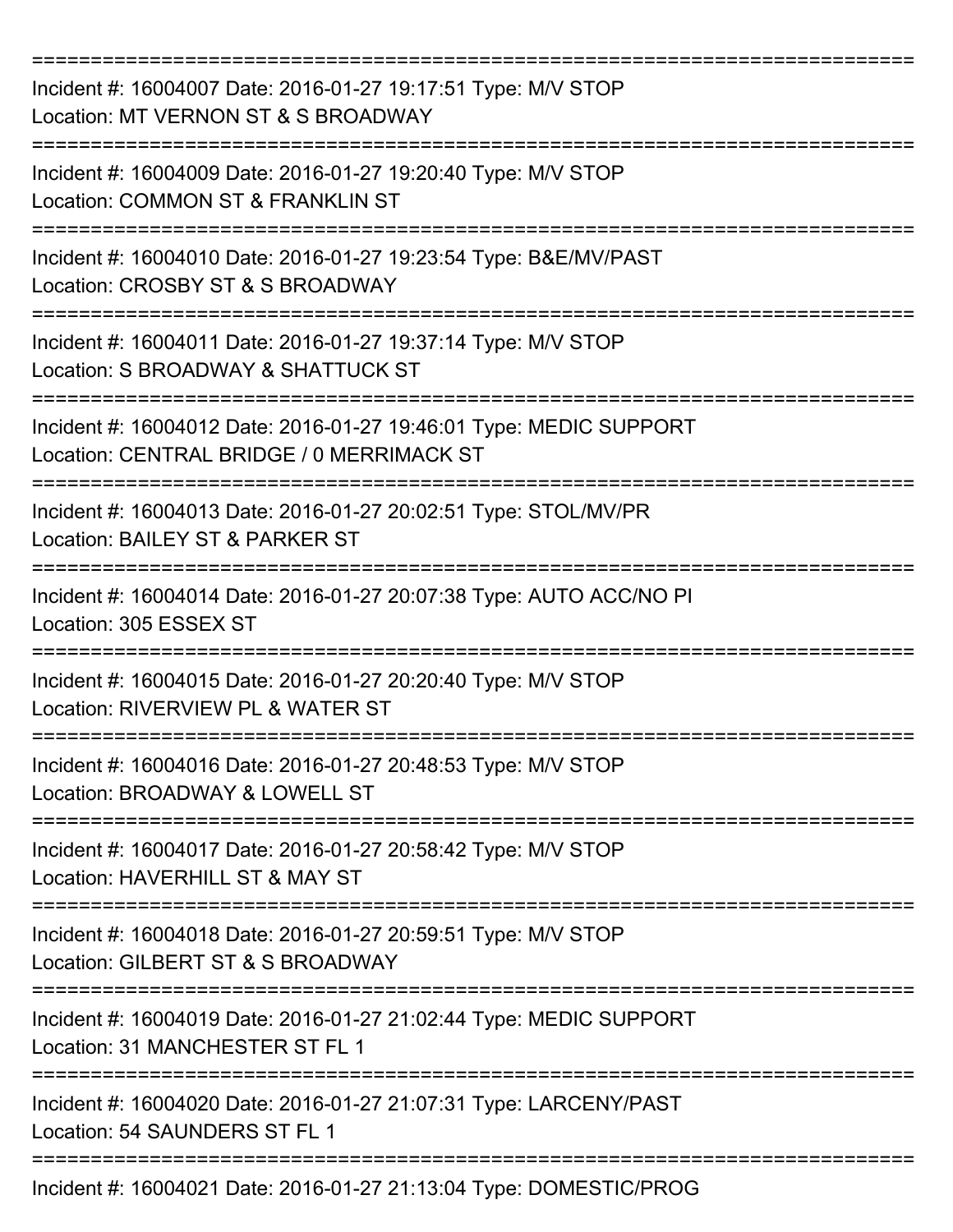| Incident #: 16004022 Date: 2016-01-27 21:23:40 Type: STOL/MV/PAS<br>Location: 44 PARKER ST                    |
|---------------------------------------------------------------------------------------------------------------|
| Incident #: 16004023 Date: 2016-01-27 21:41:39 Type: M/V STOP<br>Location: COMMON ST & LAWRENCE ST            |
| Incident #: 16004024 Date: 2016-01-27 21:43:05 Type: M/V STOP<br>Location: CHESTNUT ST & LAWRENCE ST          |
| Incident #: 16004025 Date: 2016-01-27 21:53:12 Type: M/V STOP<br>Location: 198 BRUCE ST<br>----------------   |
| Incident #: 16004026 Date: 2016-01-27 22:19:18 Type: M/V STOP<br>Location: 355 PARK ST                        |
| Incident #: 16004027 Date: 2016-01-27 22:27:06 Type: FIGHT<br>Location: 2 MUSEUM SQ                           |
| Incident #: 16004028 Date: 2016-01-27 22:30:29 Type: AUTO ACC/NO PI<br>Location: ESSEX ST & MILTON ST         |
| Incident #: 16004029 Date: 2016-01-27 22:32:20 Type: NOISE ORD<br>Location: 24 PARK ST                        |
| Incident #: 16004030 Date: 2016-01-27 22:46:22 Type: INVEST CONT<br>Location: 17 THORNTON AV                  |
| Incident #: 16004031 Date: 2016-01-27 23:00:59 Type: ALARM/BURG<br>Location: WEATHERBEE SCHOOL / 75 NEWTON ST |
| Incident #: 16004032 Date: 2016-01-27 23:01:11 Type: INVEST CONT<br><b>Location: 64 MANCHESTER ST</b>         |
| Incident #: 16004033 Date: 2016-01-27 23:05:52 Type: M/V STOP<br>Location: COMMON ST & FRANKLIN ST            |
| Incident #: 16004035 Date: 2016-01-27 23:07:07 Type: SUICIDE ATTEMPT<br>Location: FLORENCE AV & NELSON ST     |
| Incident #: 16004034 Date: 2016-01-27 23:07:22 Type: SHOTS FIRED                                              |

Location: 110 JACKSON ST